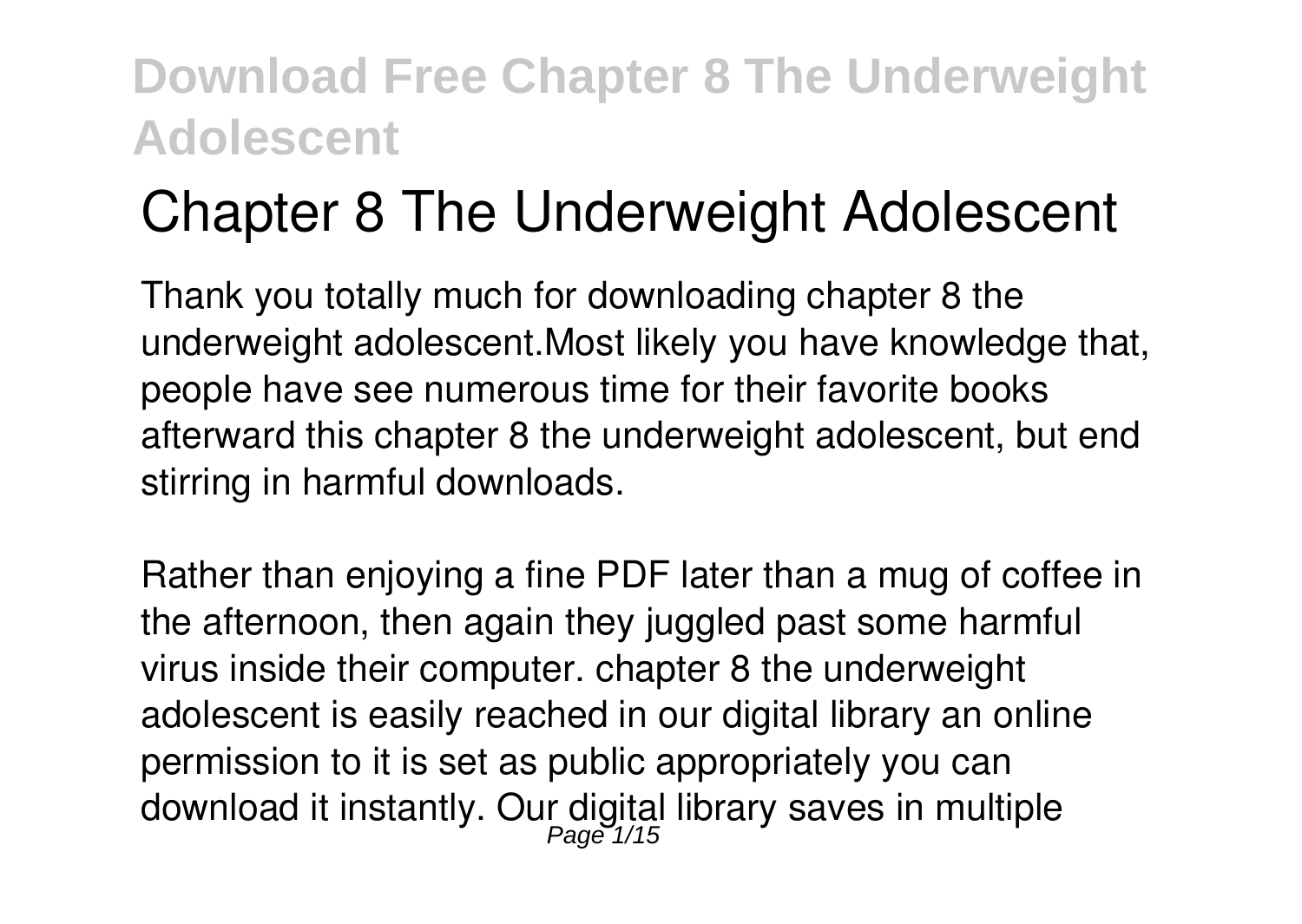countries, allowing you to acquire the most less latency era to download any of our books subsequently this one. Merely said, the chapter 8 the underweight adolescent is universally compatible later any devices to read.

Tight: Chapter 8 and 9 Reading Crispin by Avi, chapter 8 **A Lesson Before Dying Ch 8 16** Chapter 8 Part 3 Adolescent Development- Ch. 8: Part 2, Families

Hatchet Chapter 8*Chapter 8*

Adolescence Chapter 8 Families**Weight Management (Chapter 9) Cognitive-Behavioral Therapy for ARFID Dr. Gaudiani Sick Enough Read-aloud: Chapter 6**

How to Gain Weight Fast but Safely*4 Signs You Are Not Eating Enough* **Things NOBODY Tell You About Being** Page 2/15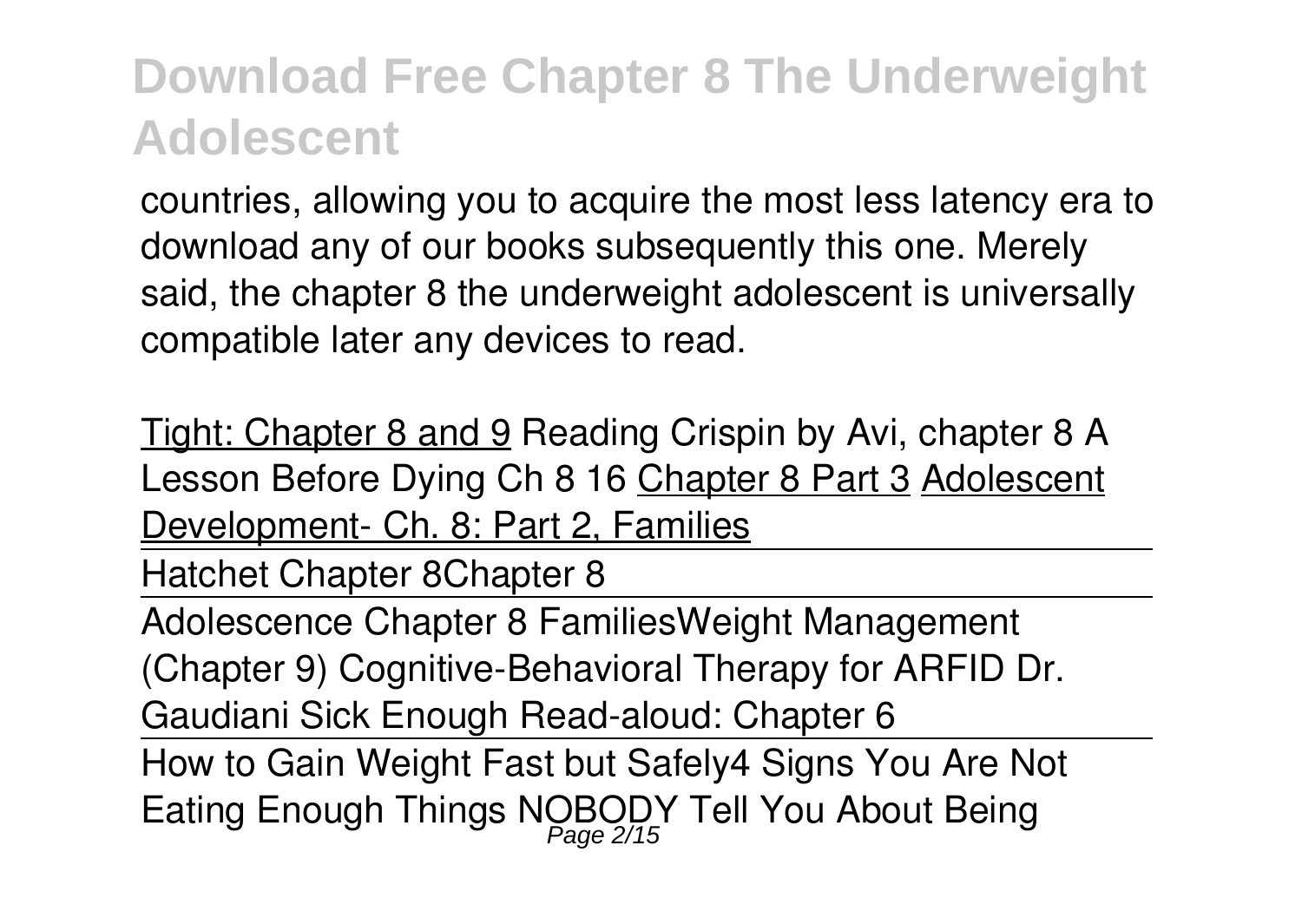**Underweight** Problems With Being Very Underweight A Random Lady Shamed Me For Being Too Skinny Is coronavirus the end of the world? **Coping with being Underweight**

2: What are the risks of underweight and overweight? What is Psychology IIIIIIIIIIIIIIIIIII IIIIIimportance of psychologyIIIMy World.

Seven Cardinal Sins in Pediatric Gastroenterology \u0026 Hepatology / Dr Anupam Sibal / Meet the Doyens 10 Important Points for Successful breast feeding / Dr Mohandas Nair World Breastfeeding Week 2020

Growth charts \u0026 goal weight made simple: eating disorder recovery*What BMI doesn't tell you about your health Connie Reads: Eight Keys - Chapter 8 - day 781* Episode 1: Page 3/15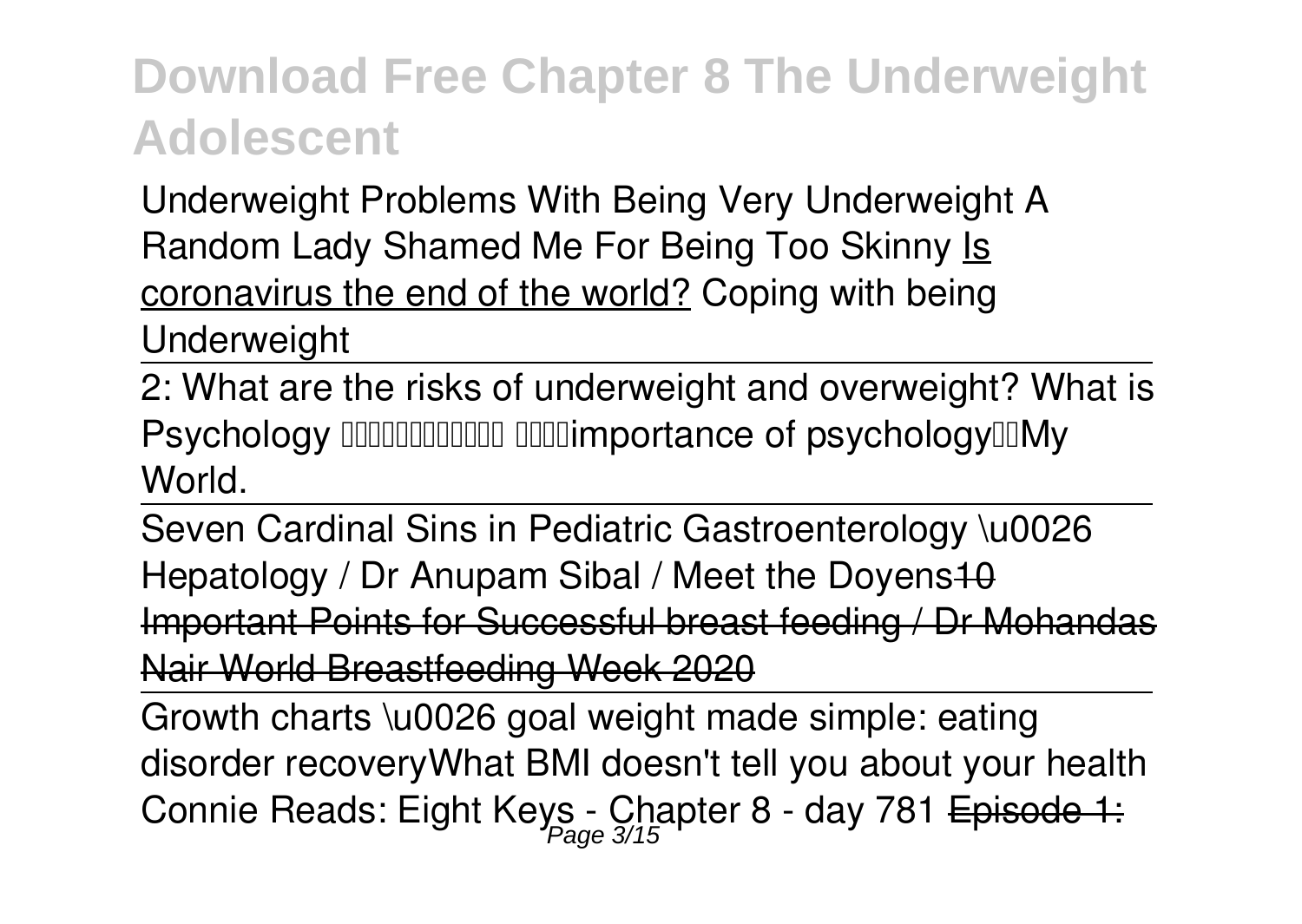The Upper End of Underweight Chapters 7 \u0026 8 Part II *How To Calculate That You Are Overweight, Underweight Or Ideal Weight? Prevention of NCD- Early Intervention in Paediatrics, Adolescent \u0026 Young Adults / Dr Swati Y Bhave* What could end the world and what can we do about it? With Toby Ord *Chapter 8 The Underweight Adolescent* Chapter 8 The Underweight Adolescent Chapter 8 The Underweight Adolescent Using the BMI-for-Age Growth Charts predicts underweight (below the 15th percentile) and overweight (above the 85th percentile) relative to the traditional weight-for-stature in children 2 to 19 years old I

*Download Chapter 8 The Underweight Adolescent* Chapter 8 The Underweight Adolescent Stang J, Story M Page 4/15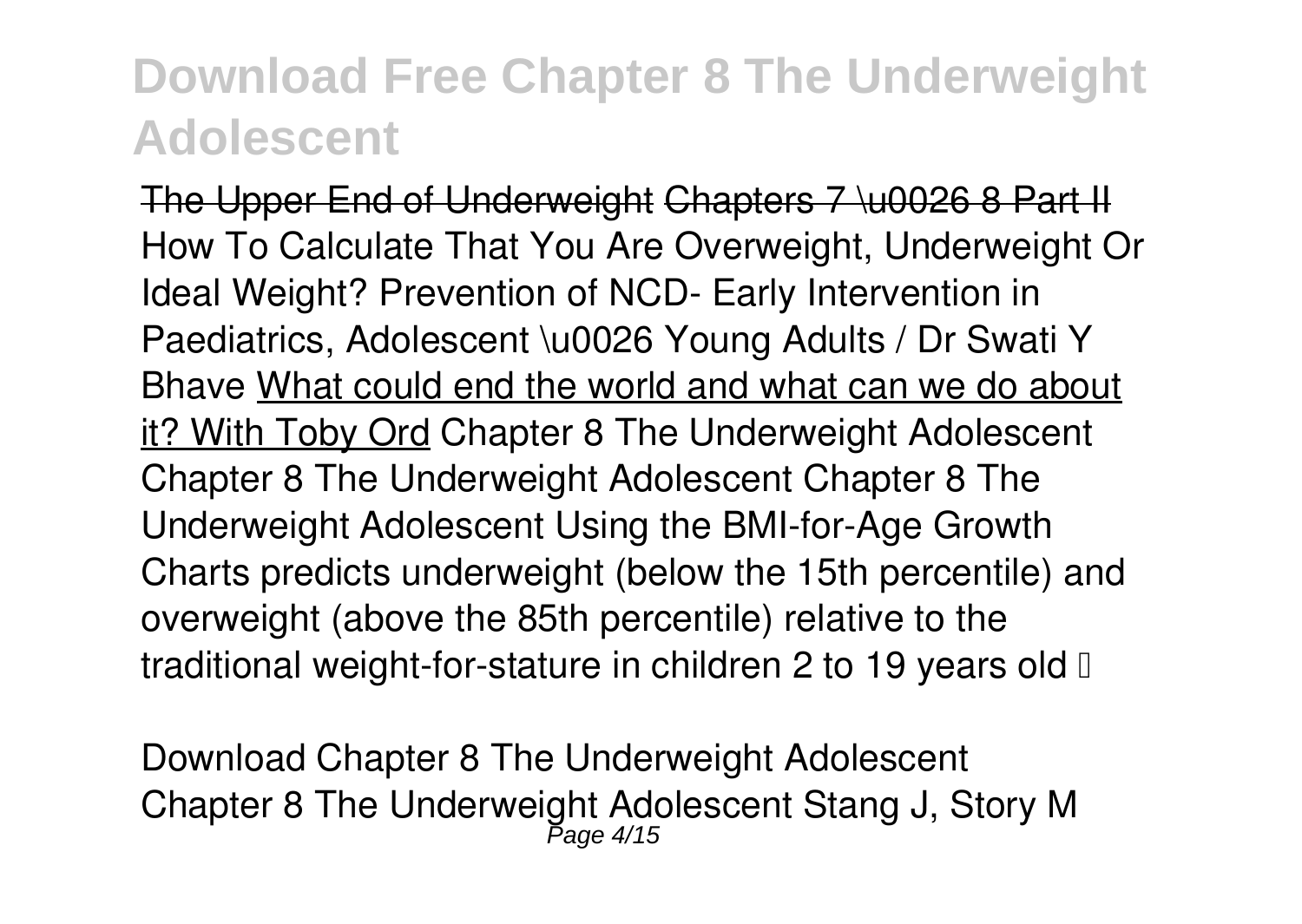(eds) Guidelines for Adolescent Nutrition Services (2005) 93 Chapter 8 THE UNDERWEIGHT ADOLESCENT Elisabeth Luder and Irene Alton Underweight status represents depleted body fat and/or lean tissue stores. adol\_ch8 THE UNDERWEIGHT

*Chapter 8 The Underweight Adolescent*

I Underweight adolescents may have a negative body image, particularly males who may desire a muscular physique. I Fatigue, lack of energy and increased susceptibility to infection may be experienced in youth with a low BMI. Etiology Underweight status may be related to genetics, acute or chronic undernutrition, or illness.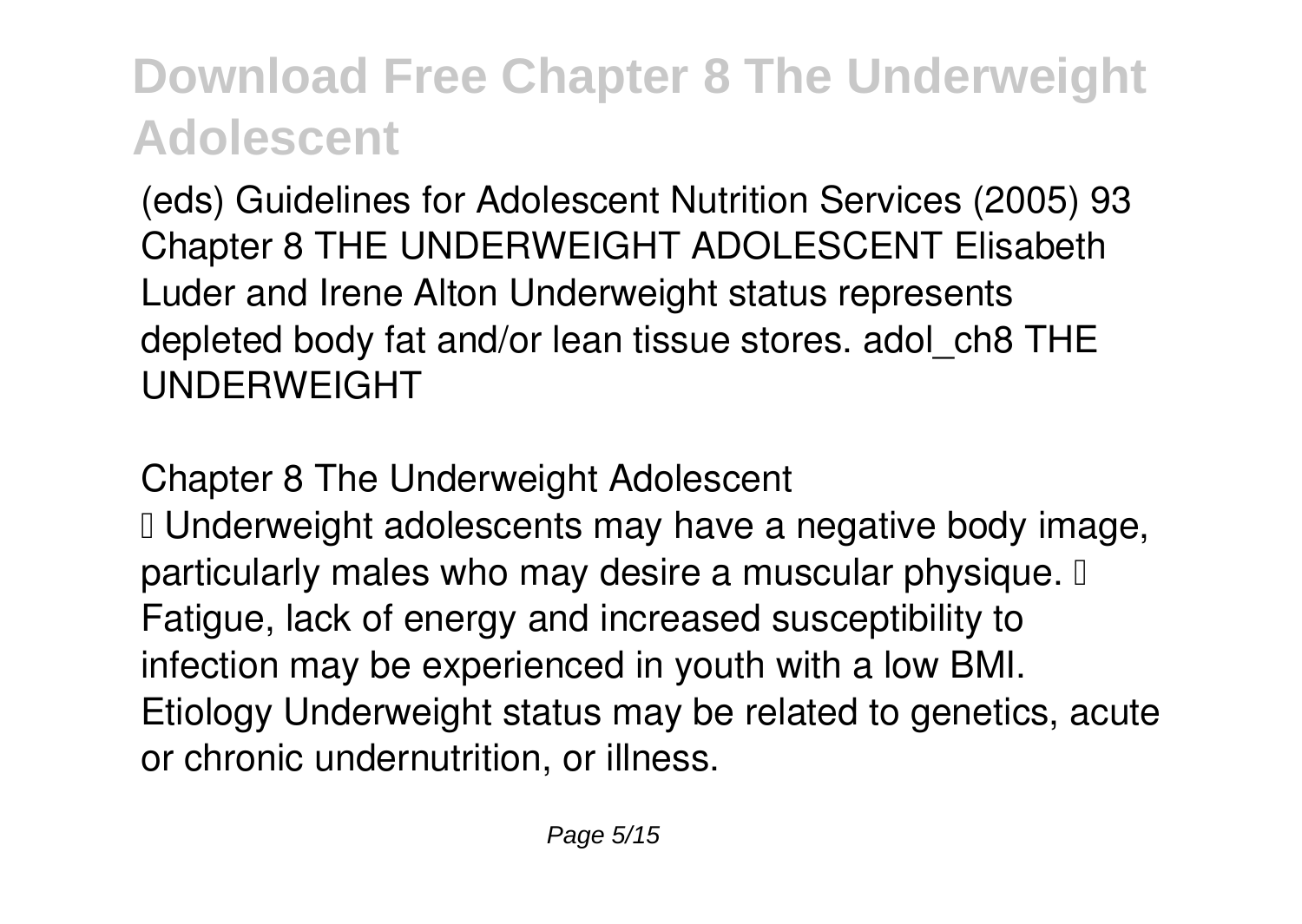*adol\_ch8 THE UNDERWEIGHT ADOLESCENT - Chapter 8 THE ...*

Chapter 8 The Underweight Adolescent This is likewise one of the factors by obtaining the soft documents of this chapter 8 the underweight adolescent by online. You might not require more mature to spend to go to the book creation as well as search for them. In some cases, you likewise do not discover the publication chapter 8 the underweight ...

*Chapter 8 The Underweight Adolescent - test.enableps.com* Chapter 8 The Underweight Adolescent Read Online Chapter 8 The Underweight Adolescent Getting the books Chapter 8 The Underweight Adolescent now is not type of challenging means. You could not by yourself going past book stock or Page 6/15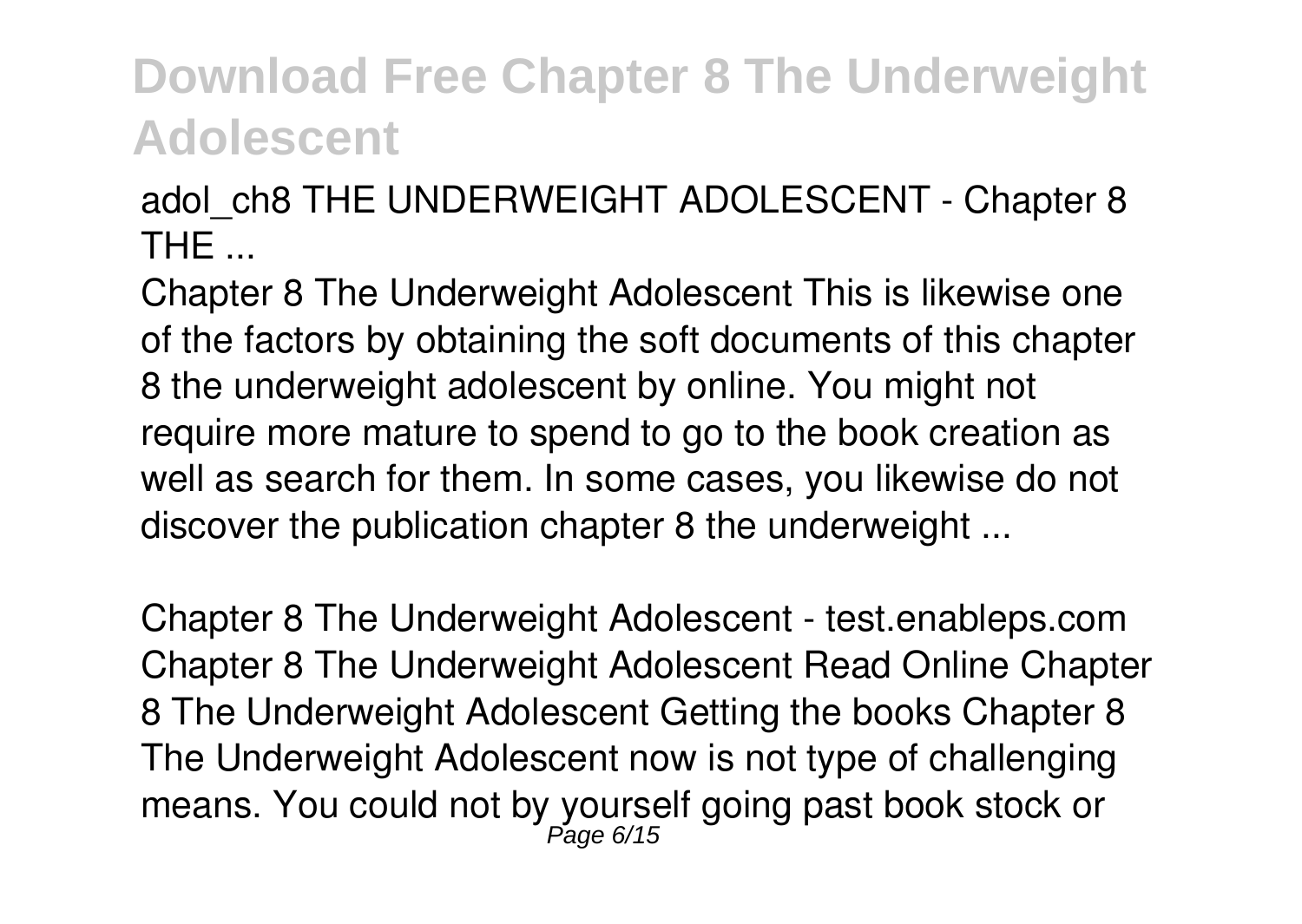library or borrowing from your associates to entre them. This is an unconditionally simple means to specifically ...

*Chapter 8 The Underweight Adolescent - 5th-element.jp* Acces PDF Chapter 8 The Underweight Adolescent Chapter 8 The Underweight Adolescent Recognizing the exaggeration ways to get this ebook chapter 8 the underweight adolescent is additionally useful. You have remained in right site to begin getting this info. acquire the chapter 8 the underweight adolescent associate that we provide here and check ...

*Chapter 8 The Underweight Adolescent* Physical activity (PA) and academic performance were evaluated by questionnaire and cumulative grade point Page 7/15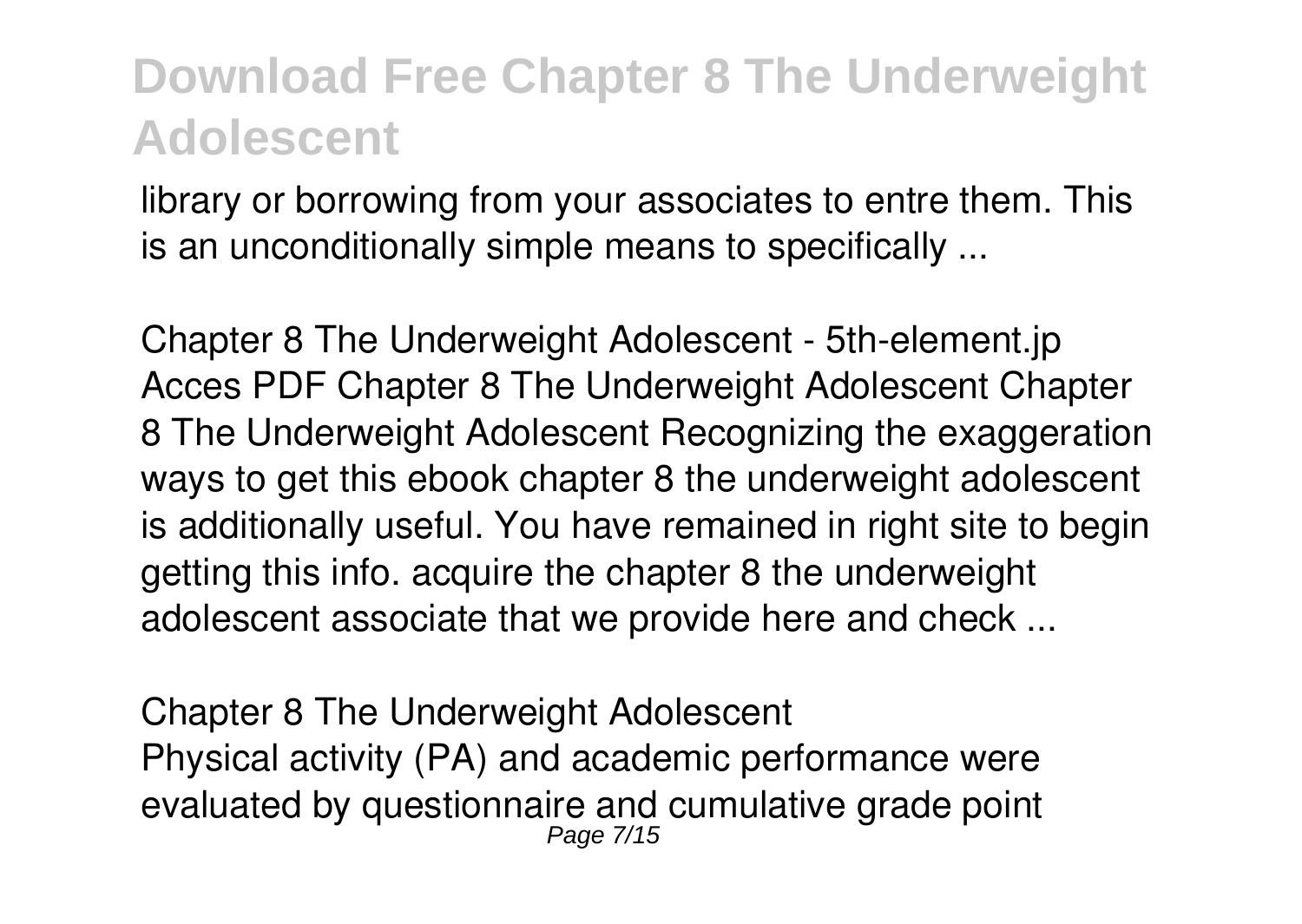average (CGPA), respectively. 16.6, 66.4, 12 and 5.1 % of the adolescent were underweight ...

*The underweight adolescent - ResearchGate* Children under the age of 2 years who are underweight are discussed elsewhere (See **Failure** to Thrive I), as is short stature in children (See **Approach** to the Short Child<sup>[]</sup>). Proper tracking of height and weight changes in children is crucial to identifying potential problems.

*Approach to the Underweight Child | Learn Pediatrics* In addition, underweight can reflect malnutrition. Results from the 200712010 National Health and Nutrition Examination Survey (NHANES), using measured heights and weights,<br>Page 8/15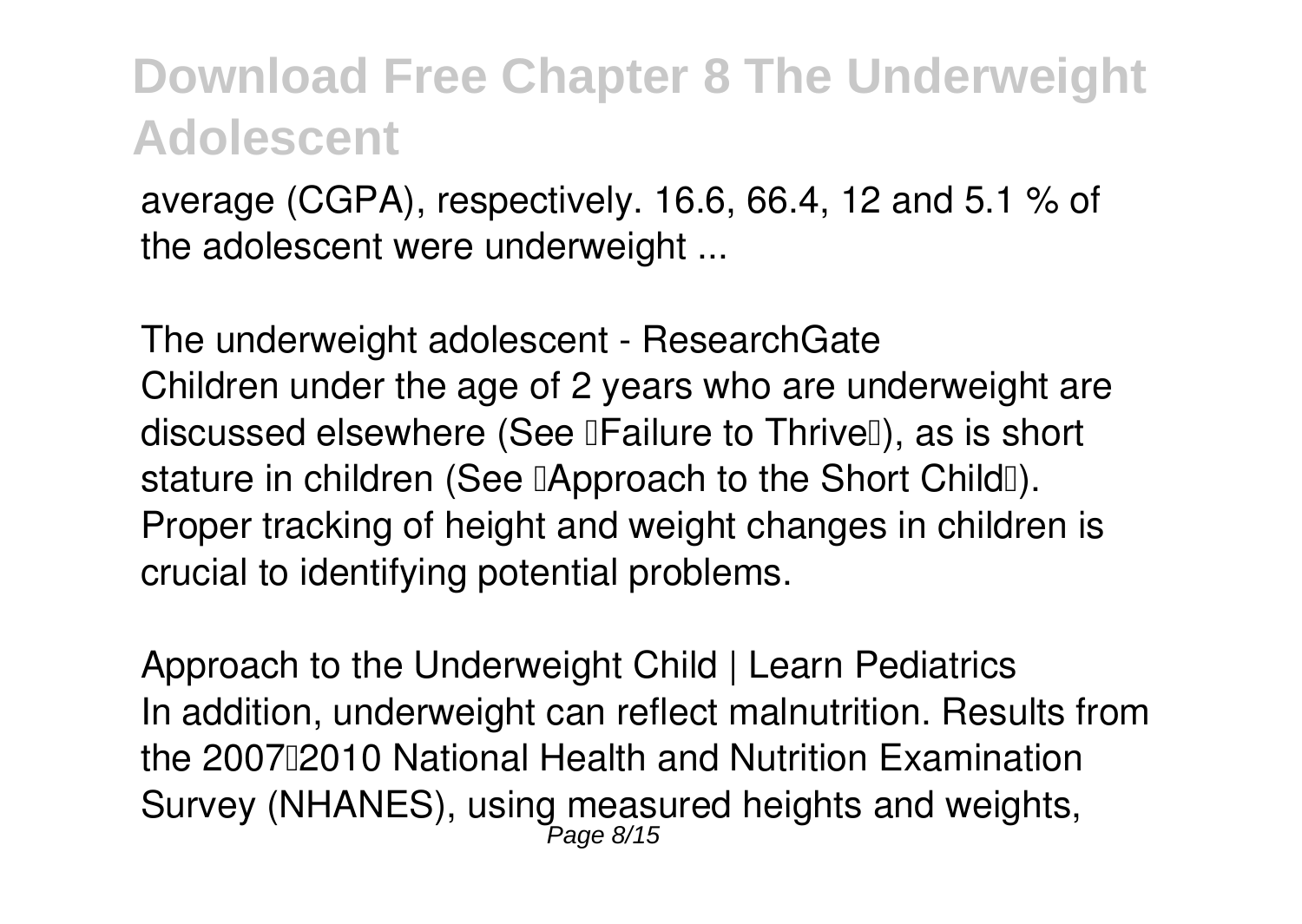indicate that an estimated 3.5% of children and adolescents aged 2019 years are underweight. Trends from 197101974 to 2007–2010 show an overall significant decrease in underweight among children and adolescents, from 5.1% to 3.5%.

*Products - Health E Stats - Prevalence of Underweight ...* Abstract Underweight is body weight that is too low for a normal healthy adult or child. It is also known by various other names such as wasting, emaciation, thinness, stunting, etc., and is caused...

*(PDF) Underweight, the Less Discussed Type of Unhealthy ...* Reaching the Age of Adolescence Class 8 & Reproduction Page 9/15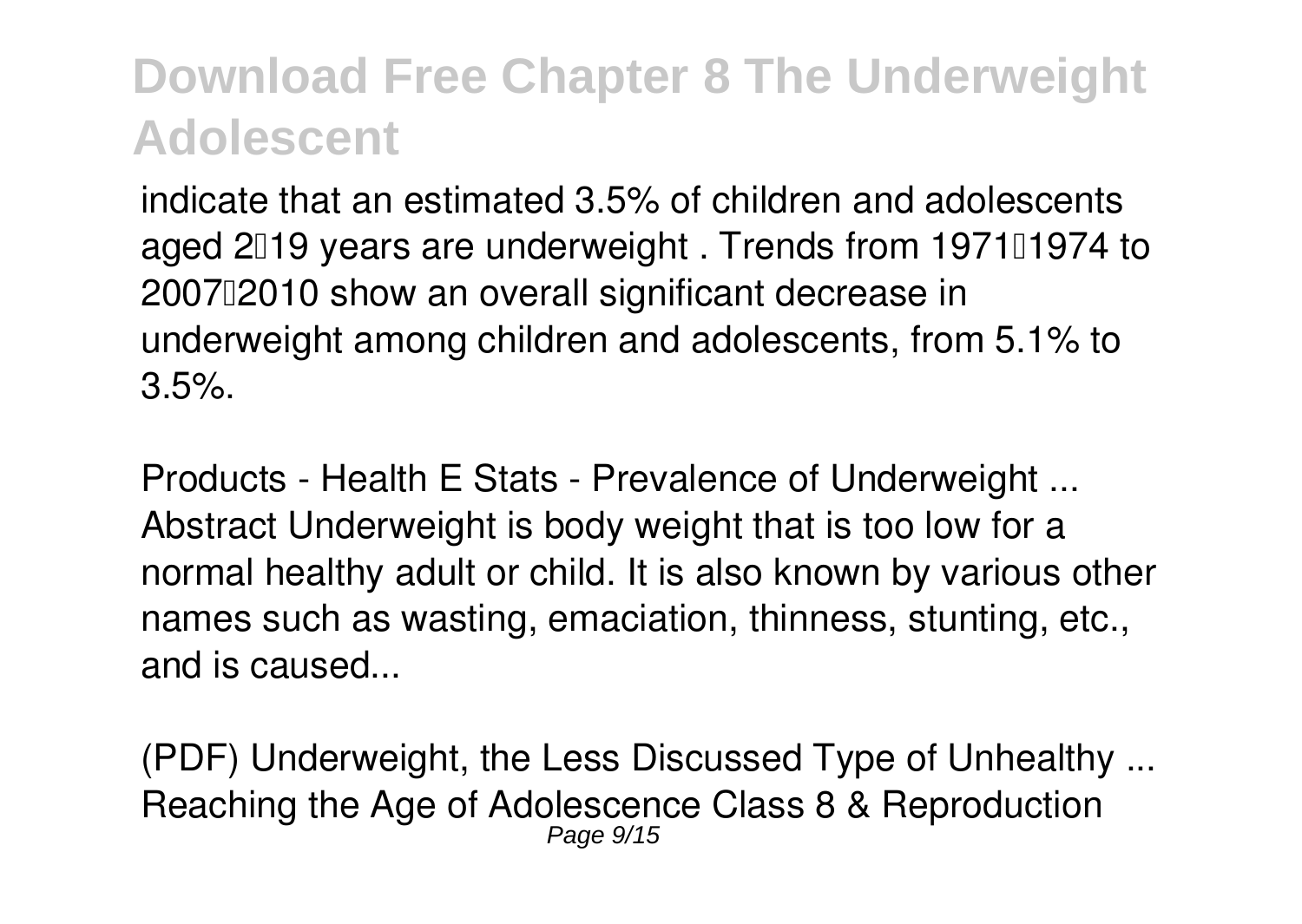Class 8 | Science Sprint | Class 8 Science | Vedantu - Class 8 Science Chapter 9 & Class 8 Science Cha...

*Reaching the Age of Adolescence & Reproduction | Science ...*

- Age adjusted mortally rates from diseases of heart dropped from 588.8 per 100,000 to 169.8 in 2013. Death from strokes dropped. Dropped about 71% and 80%. - Changes are the results of public health efforts and changes in the environment.

*Chapter 8: Adolescents, Young Adults, and Adults ...* Abstract. A brief review of the causes of underweight in adolescence is presented to help the practitioner determine Page 10/15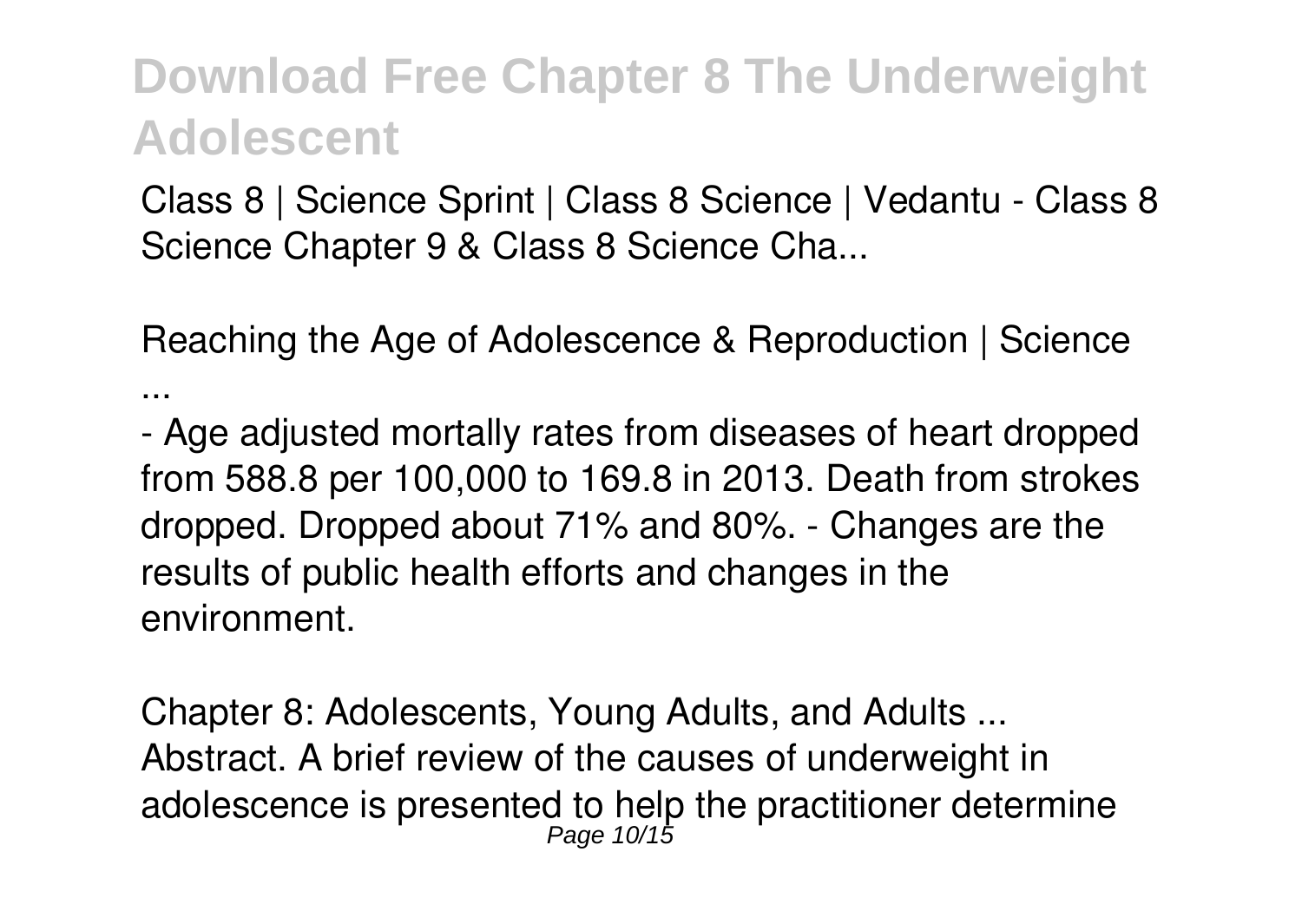the cause of underweight in his patient. Poor nutrition is determined by several key observations: (1) history; (2) physical examination; (3) amthropometric measurements Theight, weight, triceps skin fold thickness (TSF), mid-arm circumference (MAC), and mid-arm muscle circumference (MAMC).

*The Underweight Adolescent: Etiologic Factors and a Review*

*...*

Chapter 8  $\mathbb I$  Weight Management Health Risks of Being Underweight The 200302006 National Health and Nutrition Examination Survey (NHANES) estimated that 1.8 percent of adults and 3.3 percent of children and adolescents in the United States are underweight. Centers for Disease Control Page 11/15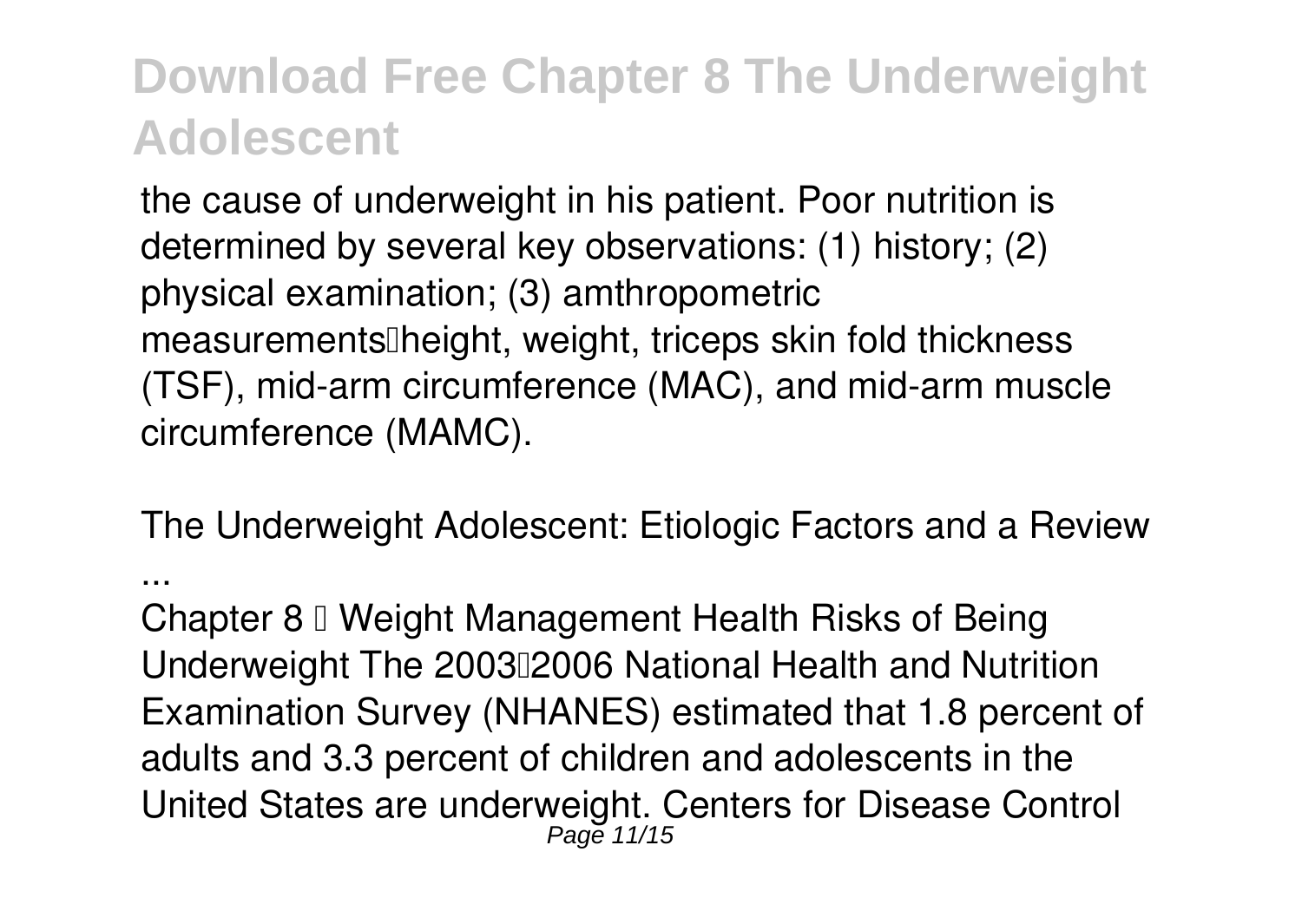and Prevention.

*Health Risks of Being Underweight – Health and Fitness for ...* Start studying Chapter 8 Adolescence. Learn vocabulary, terms, and more with flashcards, games, and other study tools.

*Chapter 8 Adolescence Flashcards | Quizlet* Chapter 8Evidence of Impact of Interventions on Health and Development during Middle Childhood and School Age Kristie L Watkins, Donald A P Bundy, Dean T Jamison, Günther Fink, and Andreas Georgiadis. Corresponding author: Kristie Lynn Watkins, Imperial College London, London, United Kingdom; moc.liamg@sniktaw.nnyl.eitsirk. Page 12/15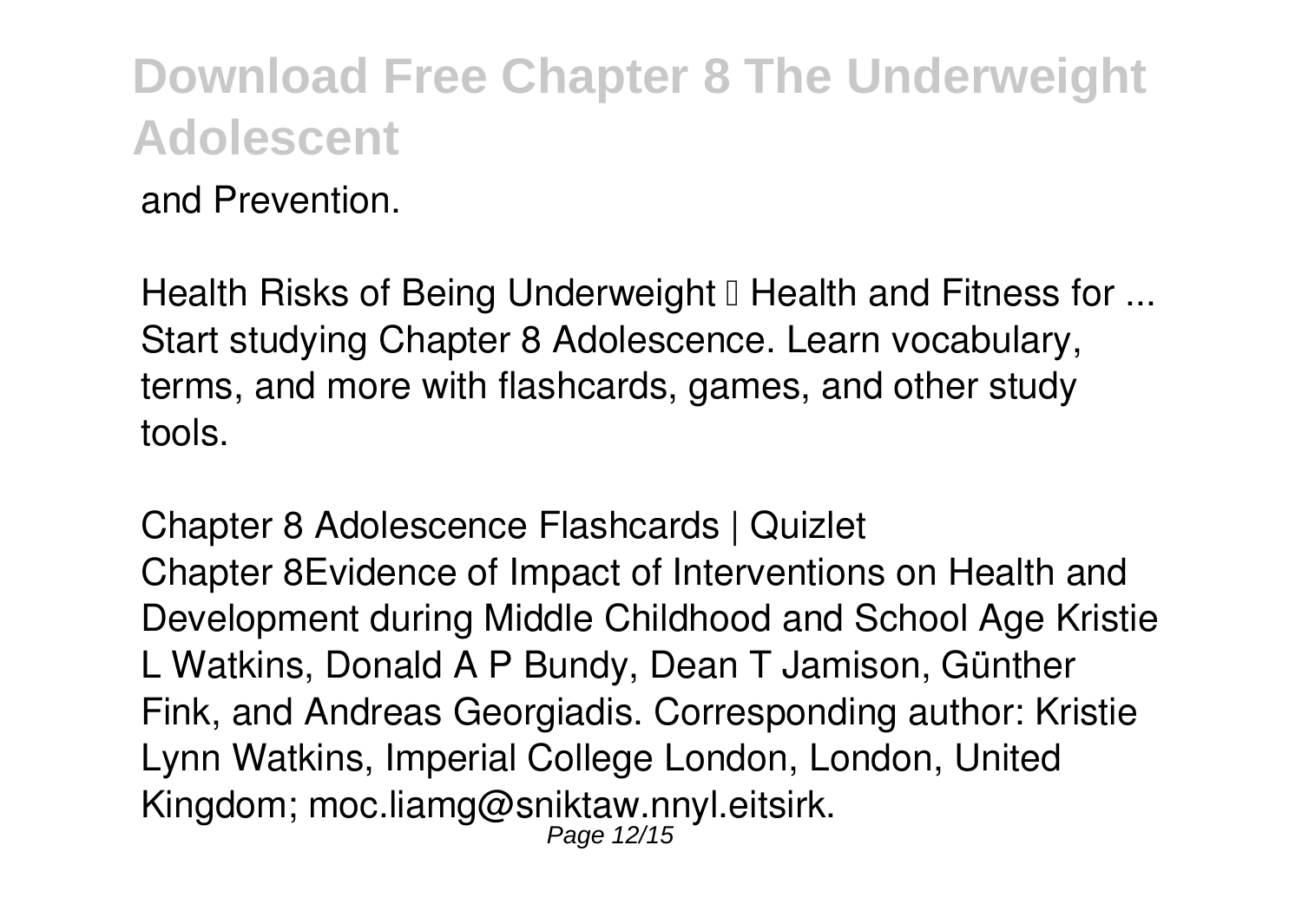*Chapter 8 Evidence of Impact of Interventions on Health ...* Acronyms 8 Chapter 1: Introduction 11 1.1 Adolescent nutrition and malnutrition 11 1.2 Adolescent nutrition in the regional context 15 1.3 Addressing adolescent malnutrition 16 Chapter 2: Adolescent nutrition in Pakistan 20 2.1 Epidemiological and demographic status 20 2.2 Determinants of malnutrition among adolescents in Pakistan 26

#### *CONTENTS*

The prevalence of underweight in late adolescent girls ages 15019 years varies from 0.3 percent in the Arab Republic of Egypt (shown as 0 percent in figure 3.2) to 47 percent in India. In boys ages 15□19 years, the prevalence of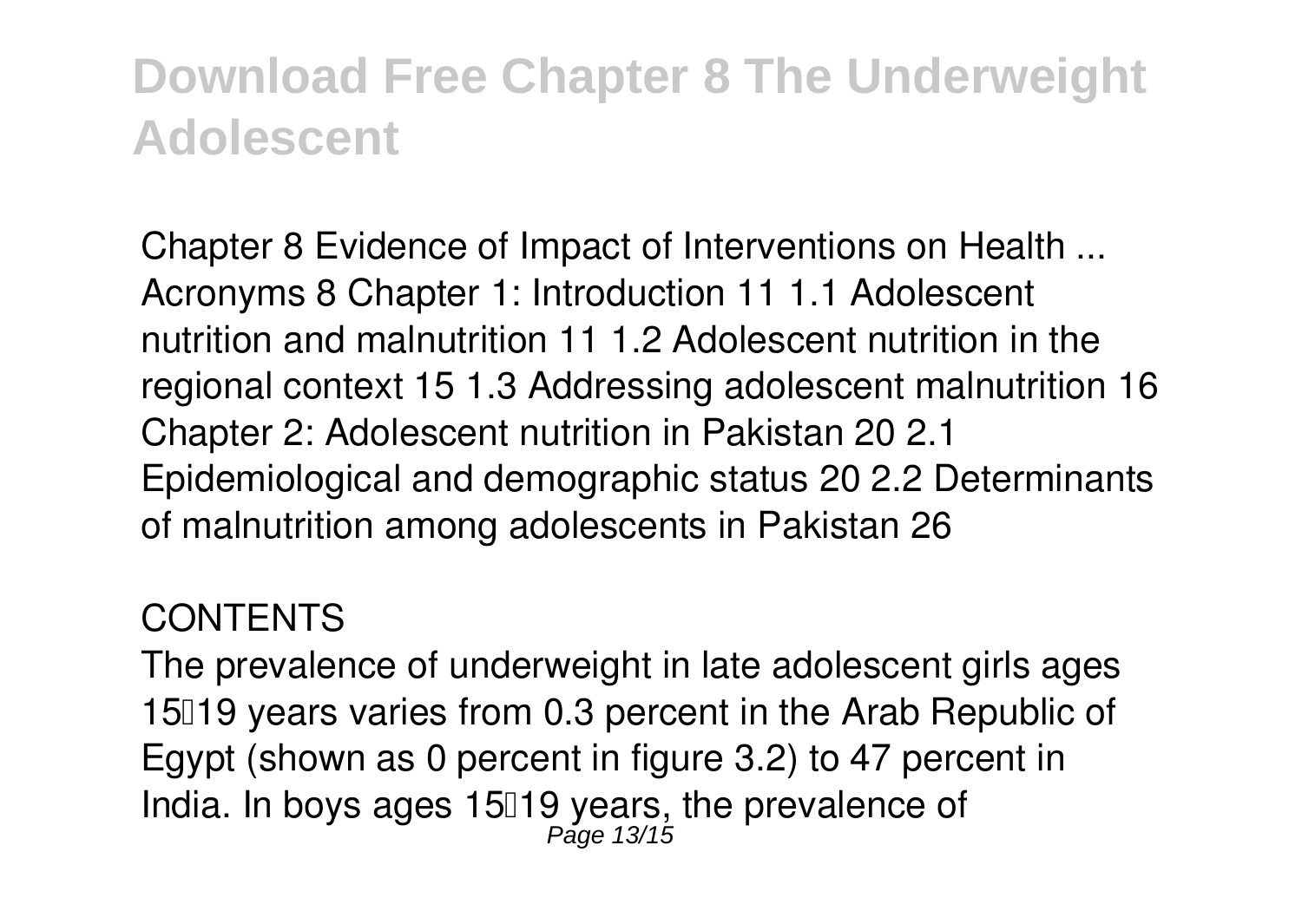underweight ranges from 1 percent in Egypt to 66 percent in Ethiopia.

*Global Nutrition Outcomes at Ages 5 to 19 : Disease ...* Chapter  $8 \mathbb{I}$  Using, monitoring and optimising medication (ebook) Monitoring growth is important in all children. Clearly, the aim is for all children to reach their optimal final height and weight in adulthood. However, there are also other relevant issues. A child who is underweight may be malnourished, resulting in anaemia and immune deficiency. An overweight child is at risk from raised blood pressure, type 2 diabetes, psychological problems and, in adult life, from heart disease and stroke.